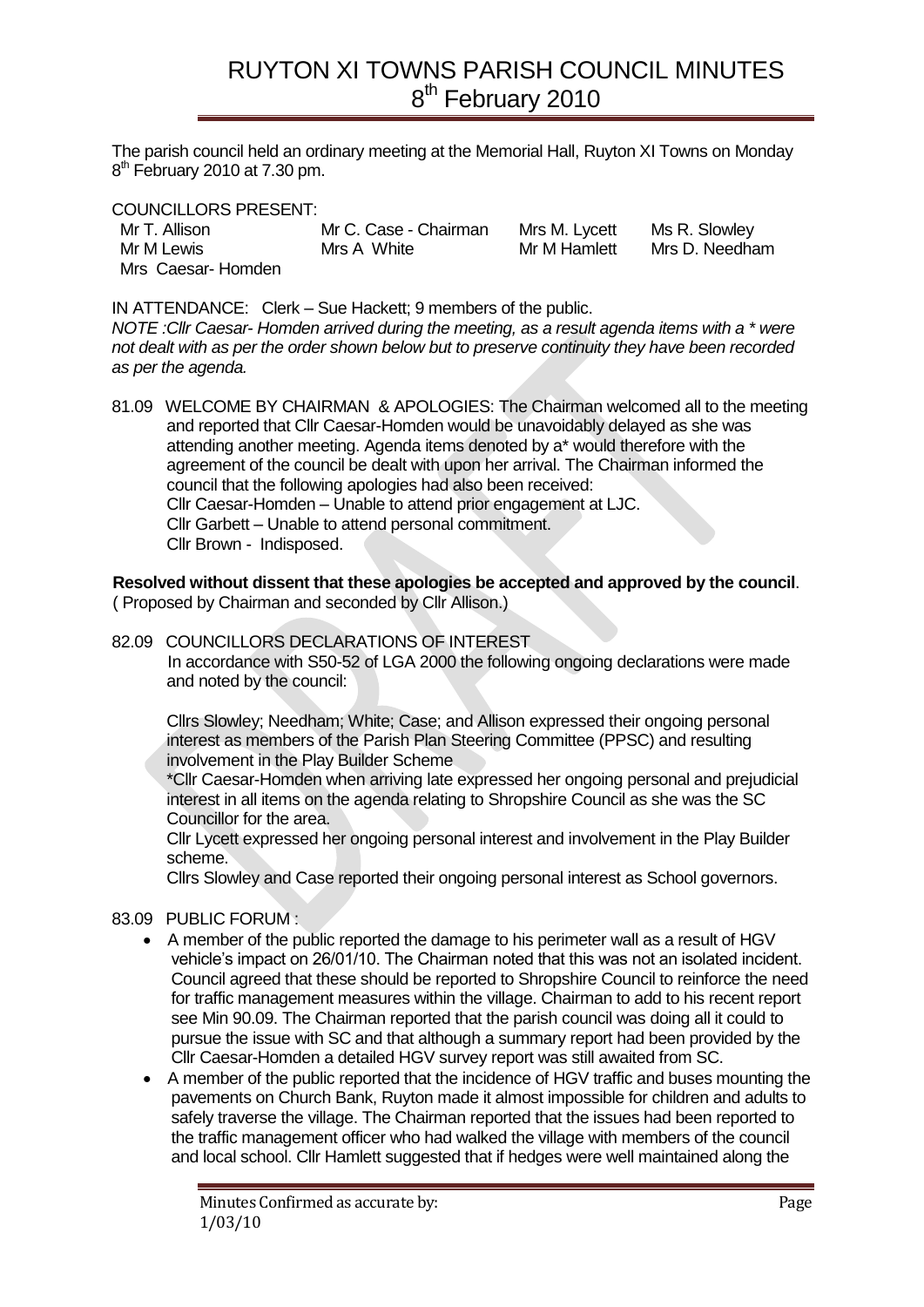Brownhill, large agricultural and HGV vehicles would traverse the highway more effectively. The council agreed that property owners would be written to by the Clerk in order to ensure pavements and the highway were not obstructed and accessible.

- Mr Owen spoke on behalf of interested parties of the need for allotments in the parish. The Chairman stated that the need was acknowledged by the council and that a number of landowners had been approached on the matter without success. However it was agreed that the parish council would repeat the process and speak with neighbouring parishes on the matter.
- 84.09 CONFIRMATION & ACCEPTANCE OF PREVIOUS MEETING MINUTES: Draft minutes of the parish council meeting held on 11/1/10 as circulated were amended by members re punctuation and the following:

Min 74.09 Cllr Allison was replaced with Cllr Slowley:

Min 72.09 A comma be inserted in the second paragraph to read " the east wall, at Ingle nook..."

Min 70.09 The apostrophe be amended to read Mr. Gittins' at para b).

### **They were then duly signed by the Chairman as approved as correct by the council.**

- 85.09 \*POLICE REPORT Cllr Caesar- Homden reported that the CSO had been unavoidably detained and sent his apologies.
- 86.09 LOCAL REPORTS

\*(a) School, Safe to School Routes – Cllr Caesar-Homden stated that the outcome of meeting in November had resulted in a subsequent meeting being held on Wednesday  $10<sup>th</sup>$  Feb at 9.00am at the Memorial Hall. Attendance was by invite only and she requested that a parish council representative attend, (not a school governor).

### **Resolved without dissent that Cllr White attend ( proposed by Cllr Allison and seconded by Cllr Lycett.)**

\*(b) Shropshire Council Report - Cllr Caesar-Homden provided a summary of council activities which she was directly involved with. These were noted by the parish council. Cllr Needham requested further information about the direction the Council social services was moving in, to address concerns relating to the elderly population. This was noted by Cllr Caesar-Homden. Cllr Caesar-Homden all stated that as Shropshire Councillor she had recently prepared a press statement on Drs Meadow Playbuilder site.

(c) SALC New constitution – Having received no feedback from other councillors the Chairman reported that he would be attending the SALC Area Committee latter in the month and find out more. (Noted:The new constitution had been circulated to all councillors by the Clerk in mid January.)

(d) Parish Plan Steering Committee – " Pooh Bridge " – As ownership of the bridge has not been established, the Chairman reported that the Clerk had approached the adjacent landowner who had no issue with the wire being dealt with. The clerk had therefore instructed Mr Peate to deal with the matter. As yet no progress had been made re the installation of stiles as Cllr Allison had yet to progress the matter**. After some discussion council agreed that a report on the matter would be provide by Cllr Allison at the next meeting.**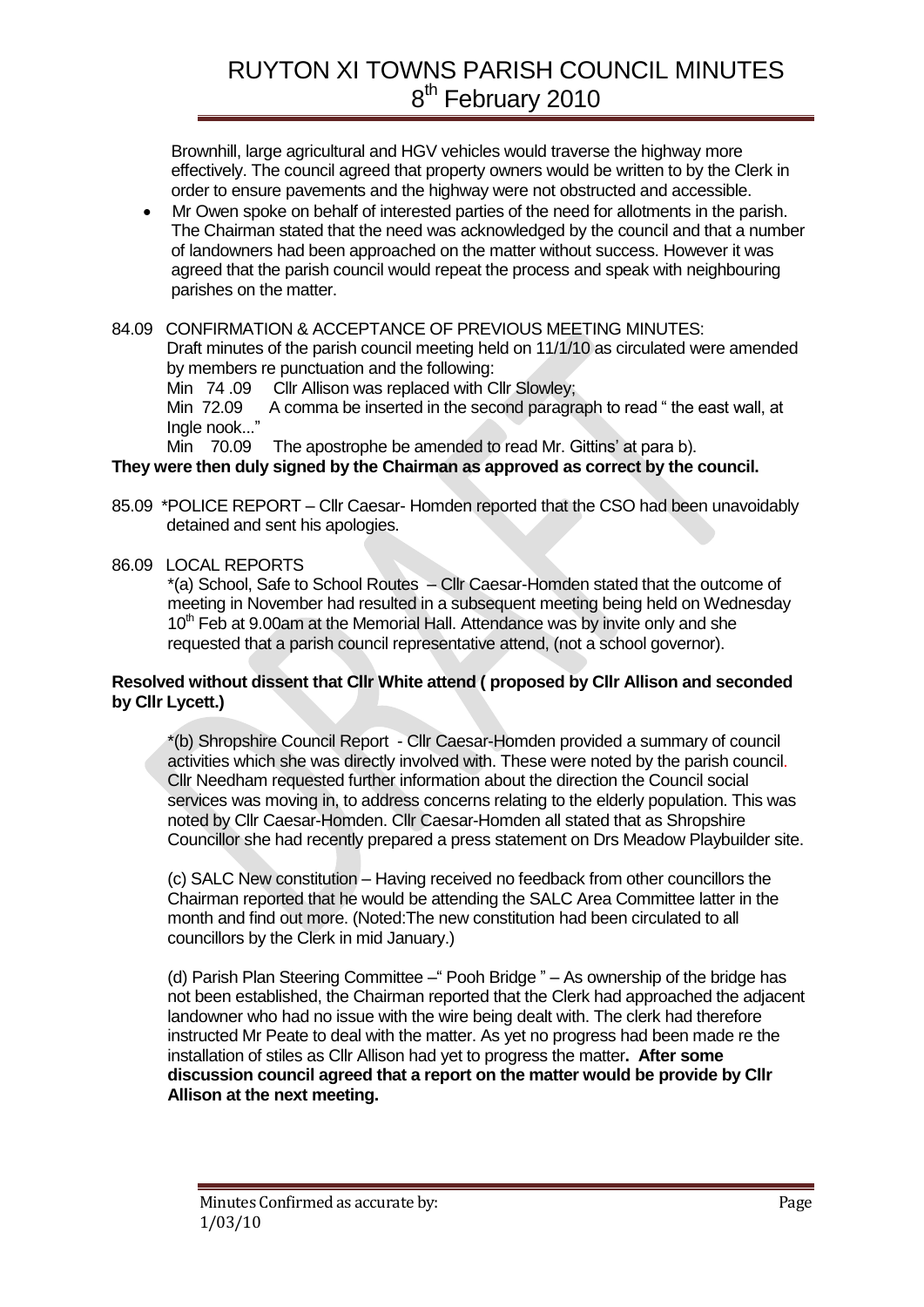\*(e) Local Joint Committee (LJC) **-** Cllr Caesar-Homden provided a summary of the meeting which had attracted a high public attendance, particularly by younger people. This was noted by the council.

(f) Drs Meadow Playbuilder Site - Cllr Slowley reported that a delay had arisen which she presumed was due to adverse weather conditions.

(g) Elbridge Notice Board – Cllr Slowley reported that £745.00 had been received by the parish council and that she had obtained details of the original grant which did not include the cost of installation.

**Resolved without dissent that if permissible under the terms of the LJC grant where a quote could be obtained by the Clerk which included the provision of a like notice board and installation for the same cost this should be actioned.** ( Proposed Cllr Case and seconded Cllr Hamlett.)

(h) Sports Committee – Unavailable as Cllr Brown was not present however Cllr Hamlett informed the council that Cllr Brown was meeting with SC officials to discuss further the drainage problems.

(i) Nesscliffe Advisory Group – Cllr Slowley provided a summary of maintenance work to take place and informed the council that the group would meet next in May.

#### 87.09 FINANCE

(a) The Clerk presented the following invoices and claims which required authorisation for payment:

| Chq Payee                         | Description                                                                                                                                                       |         |
|-----------------------------------|-------------------------------------------------------------------------------------------------------------------------------------------------------------------|---------|
| 683 V & W Electrics               | ST Lamp maintenance Dec'09                                                                                                                                        | 131.68  |
| 684 Mrs S Hackett                 | Expenses which include reimbursement of parish tele<br>/broadband costs for quarter, heat and lighting expenses for 6<br>months, stationery, mileage and postage. | 174.57  |
| 685 Shaw & Sons Ltd               | <b>Training Books</b>                                                                                                                                             | 27.70   |
| 686 Mrs S Hackett                 | $4th$ quarter salary costs (net)                                                                                                                                  | 1227.40 |
| 687 Post Office Services<br>ILtd. | HMRC 4 <sup>th</sup> quarter NI & Tax                                                                                                                             | 339.52  |
| 688 DE Peate                      | Repairs to parish notice board & grounds maintenance work                                                                                                         | 267.24  |

#### **Resolved without dissent that the invoices and claims be authorised for payment.** ( Proposed Cllr Case; Seconded Cllr Hamlett.)

(b) The Clerk reported that the SC Highways Grant for 2009/10 of £700 had been received and banked.

(c) The Chairman reported on the Hanging Basket project for 2010/11 per discussions with Mr Gittins, stating that receipts would be banked to the parish council's account and the supplier's invoice paid by the council. Mr Gittins and Mr Garbett were prepared to organise the collection and installation of baskets. Any shortfall if any was to be financed by a grant from the council.

**Resolved without dissent that the project be managed as described above.** ( Proposed Cllr Case; Seconded Cllr Hamlett.)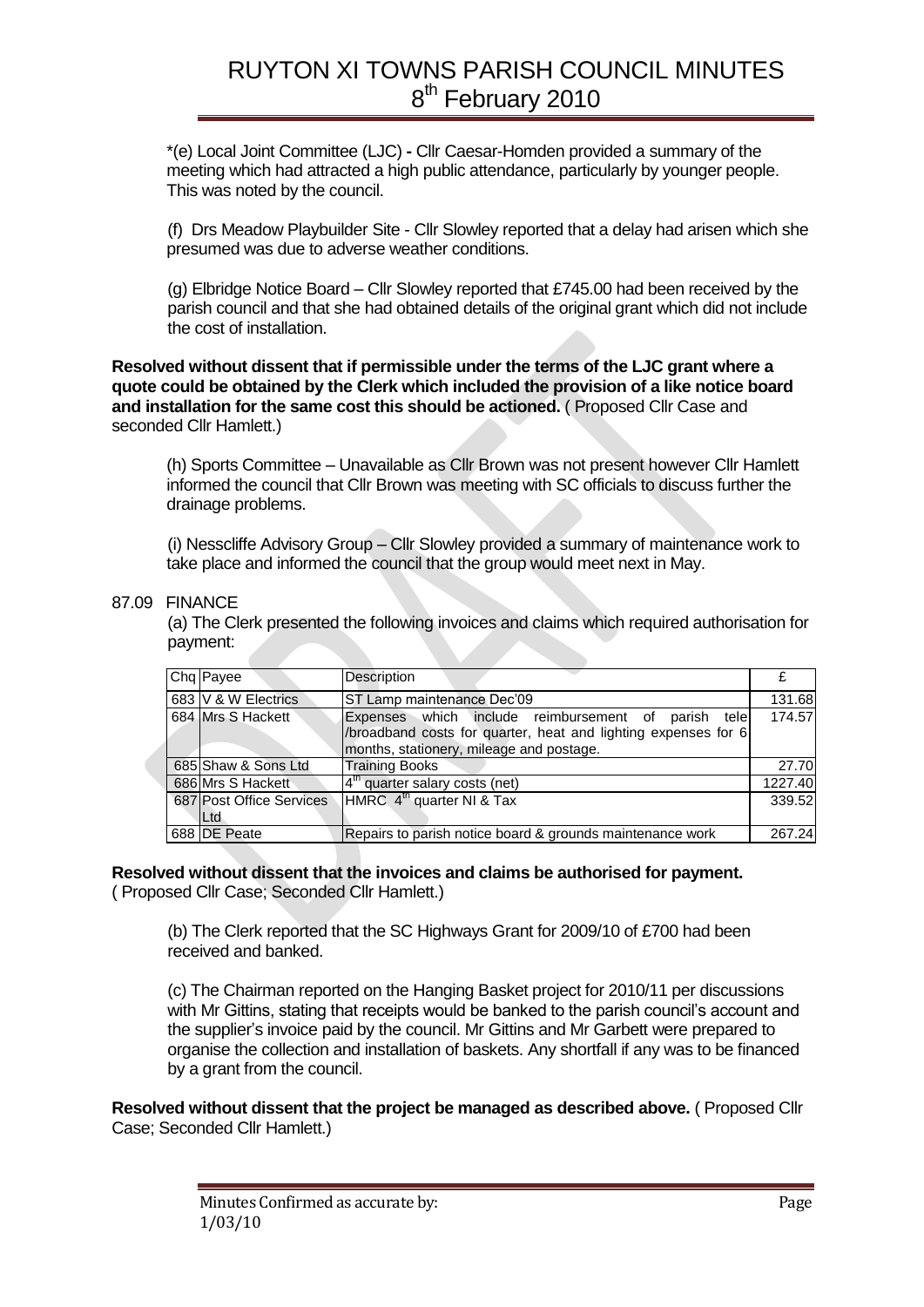(d) The Chairman confirmed that internal checks carried out on the Clerk's payroll calculations for both quarters and the Receipts and Payments records to date had been successful. The Clerk advised that as a matter of good practice and corporate governance these checks should from time to time be performed by other councillors to minimise the risk of collusion. **The council agreed that year end Receipts and Payment and Bank reconciliation would be checked by Cllr Lycett**. (e) The Clerk reported that a revised quote of £80.00 had been received from Severn Masonry to inspect the memorial sandstone cross and provide a written report on its condition. **Council approved that the Clerk should request that the contractor carry out the inspection.**

- 88.09 COUNCIL FEEDBACK OF ACTION PLAN TO PARISH PLAN STEERING COMMITTEE After some discussion the **Council formally approved the updated Action Plan, see Appendix D; and that this process of feedback to the PPSC should be adopted at least annually by the council.**
- 89.09 BUS SHELTER The Clerk reported that she awaited SC feedback re council's proposal to install shelter at the preferred site at Bridge Inn but had received positive feedback that the budgeted amount made available by the council was sufficient.
- 90.09 HIGHWAY MATTERS The Chairman reported on the positive outcome of traffic management meeting with SC Officer, David Gladwell which had involved a site visit. See details at Appendix E.
- 91.09 THE CLIFFE- Cllr Allison reported that he had seen evidence of a heavy vehicle using the bridal path and had reported this to the Ranger. This was noted by the council.
- 92.09 SHROPSHIRE COUNCIL CONSULTATIONS

a) SC Charter for more Effective Local Government in Shropshire – The Chairman reported that he had read the Charter and had no comments to make at this stage. No comments were reported by the remaining councillors. The Clerk asked whether the council was therefore prepared to sign the Charter. **After some discussion the Council deferred the decision to the next meeting. (Councillors had been circulated with an electronic copy of the Charter.)** 

b) SC Public Conveniences Consultation - The Chairman reported that he did not consider that council feedback was necessary, this met with council approval.

- 93.09 COMMUNICATIONS RECEIVED See Clerk's detailed report at Appendix A which had been circulated to councillors prior to the meeting. The report was noted by the council and the following agreed:
	- Mr Gittins should be approached by the Clerk to establish whether he would be interested in being nominated by the council for the Buckingham Palace Garden Tea invitation draw, for recognition of his past work as Chairman of the parish council.

The Clerk expressed her thanks to Mrs Irena White for supplying her with a copy of the S106 relating to Drs Meadow.

- 94.09 DRAFT POLICIES
	- a) The Chairman presented the draft Parish Council's Historic Building Policy.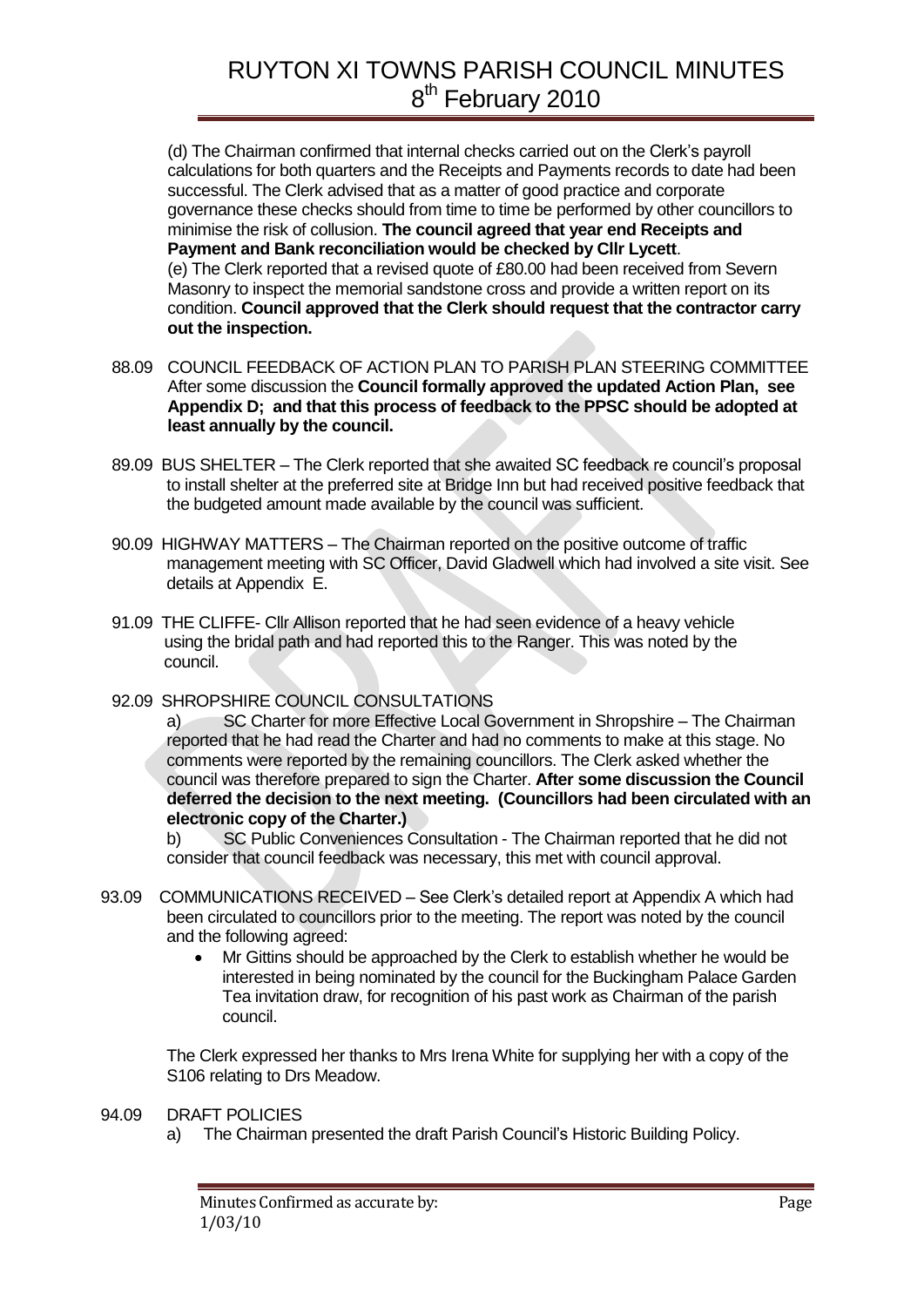*The Chairman by council agreement suspended council business ( i.e. lifted standing orders) to enable Mrs White a resident who had approached the council about the need for such a policy to speak.*

Mrs White commented that she felt the council's proposed policy was inadequate and would not provide the necessary strategic vision on planning matters which would safeguard the historic buildings in the village. There followed detailed discussion on the matter.

*The Chairman by agreement resumed council business (reinstated standing orders) and asked the council to vote on the proposed adoption of the policy.* 

The Cllr Allison proposed that the Draft Historic Building Policy be adopted by the council; this was seconded by Cllr Slowley.

**Resolved: that the council adopt the Historic Building Policy forthwith see Appendix B***. ( In favour: CC; TA; RS; DN; JH; ML; M Lycett; : Abstaining: ACH; AW )*

> b) The Chairman presented the draft Charity Donation Policy which was discussed in detail**.** Cllr Lycett proposed that the policy be adopted as should the council wish to at any time to make a donation which was excluded per the policy this could be done by amending the policy in the future. (Cllr Caesar- Homden reminded councillors of the 6 month rule.) The proposal was seconded by Cllr Slowley.

**Resolved: that the council adopt the Draft Charity Donation Policy forthwith see Appendix C***. (In favour: CC; TA; AW; RS; ML; M Lycett; JH :Abstaining: ACH; DN )*

### 95.09 PLANNING MATTERS

 a) The Clerk informed the Council that she had received notification (on 6/2/10) of a new planning application for 6 intensive poultry units at Foxholes Buildings, Ref 09/01778/FUL

The Chairman proposed that a Extraordinary Council meeting be held to discuss the very detailed application which was passed to him by the Clerk. **The council agreed that the meeting should be held at the Broadplace Victoria Room at 7.30 pm on 22nd February 2010 and that councillors should endeavour to familiarise themselves with the details before meeting.**

b) The Clerk reported the status of the following submitted planning applications:

09/03388/FUL - Packwood Haugh School - single storey extension to the existing laundry facilities: **SC Decision: Permission granted**.

09/02729/OUT – Cliffe House Big Walls - Outline application for the erection of 2 detached dwellings to include siting and means of access: **SC Decision: Pending** Cllr Caesar Homden reported that a further application was expected and that the wall was not listed.

c) Local Development Framework Consultation & Site Allocations and Management Development – Chairman reported that given the consultation periods as reported by the Clerk ( See Appendix A) and the importance of the policy there was a need for the